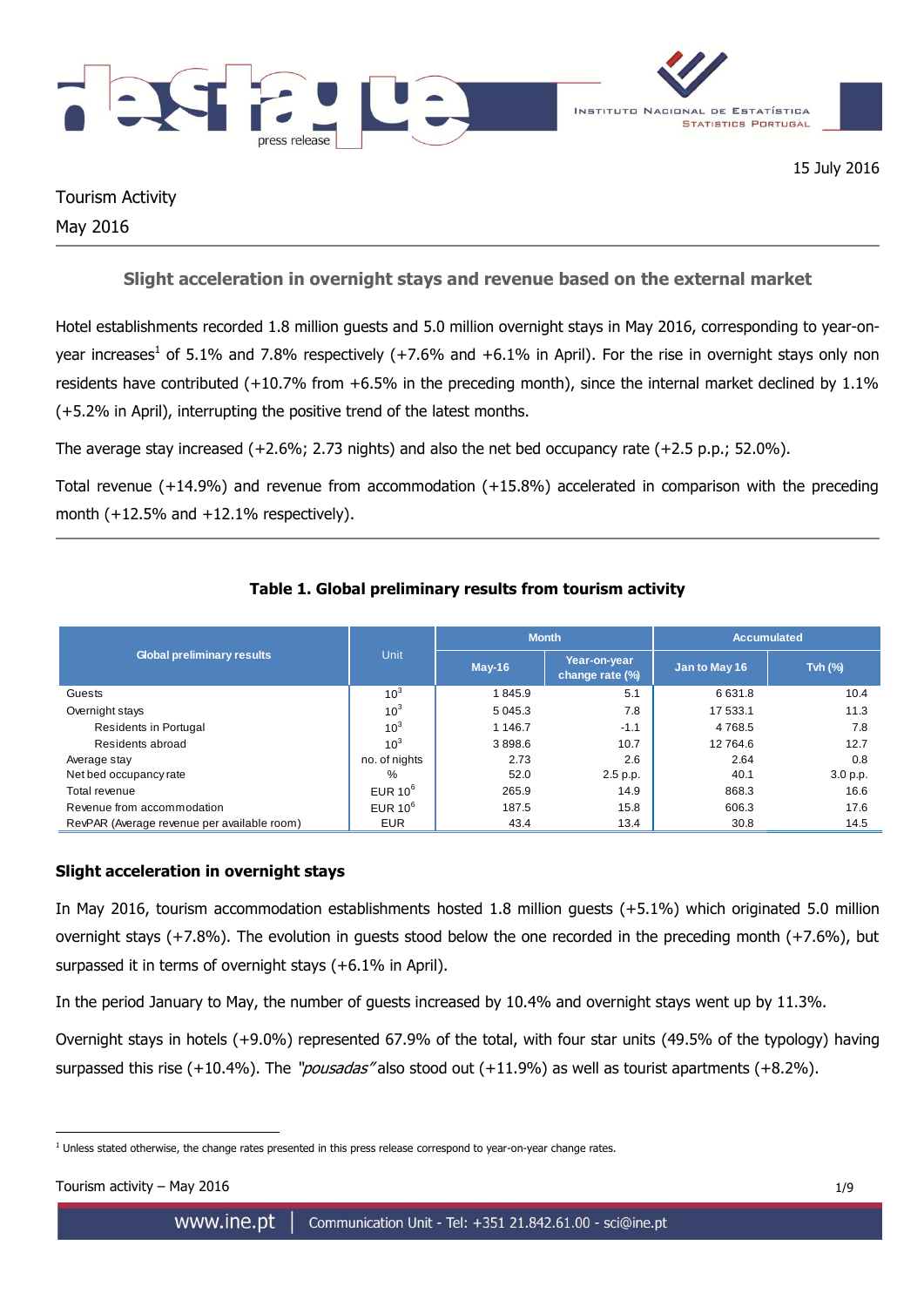



# **Table 2. Overnight stays by type and category of the establishment**

|                                    |                        |               | Unit: $103$              |
|------------------------------------|------------------------|---------------|--------------------------|
| Type of establishment and category | <b>Overnight stays</b> |               | Year-on-year change rate |
|                                    | $May-15$               | <b>May-16</b> | $\frac{9}{6}$            |
| <b>Total</b>                       | 4680.7                 | 5 0 4 5 .3    | 7.8                      |
| <b>Hotels</b>                      | 3 140.2                | 3423.7        | 9.0                      |
| *****                              | 606.1                  | 661.3         | 9.1                      |
| $***$                              | 1 536.3                | 1 695.7       | 10.4                     |
| $***$                              | 699.8                  | 740.4         | 5.8                      |
| $***$ / *                          | 298.1                  | 326.3         | 9.5                      |
| <b>Apartment hotels</b>            | 649.4                  | 697.8         | 7.4                      |
| *****                              | 45.3                   | 38.3          | $-15.5$                  |
| $***$                              | 464.4                  | 506.9         | 9.2                      |
| *** / **                           | 139.7                  | 152.6         | 9.2                      |
| <b>Pousadas</b>                    | 45.8                   | 51.2          | 11.9                     |
| <b>Tourist apartments</b>          | 412.6                  | 446.3         | 8.2                      |
| <b>Tourist villages</b>            | 192.6                  | 201.1         | 4.4                      |
| Other tourist establishments       | 240.1                  | 225.1         | $-6.2$                   |

## **Overnight stays from non residents with steep increase**

The internal market contributed with 1.1 million overnight stays (-1.1%), interrupting the growing trend of the previous months (+5.2% in April and +18.1% in March). The last declining result occurred in April 2015 (-7.1%).

The external markets (3.9 million overnight stays) presented a particularly positive evolution (+10.7%), strengthening the growth of April (+6.5%).

In the period January to May, overnight stays from residents increased by 7.8% and those from non residents grew by 12.7%.



**Figure 1. Overnight stays - Month-on-month change rates**

Tourism activity – May 2016 2/9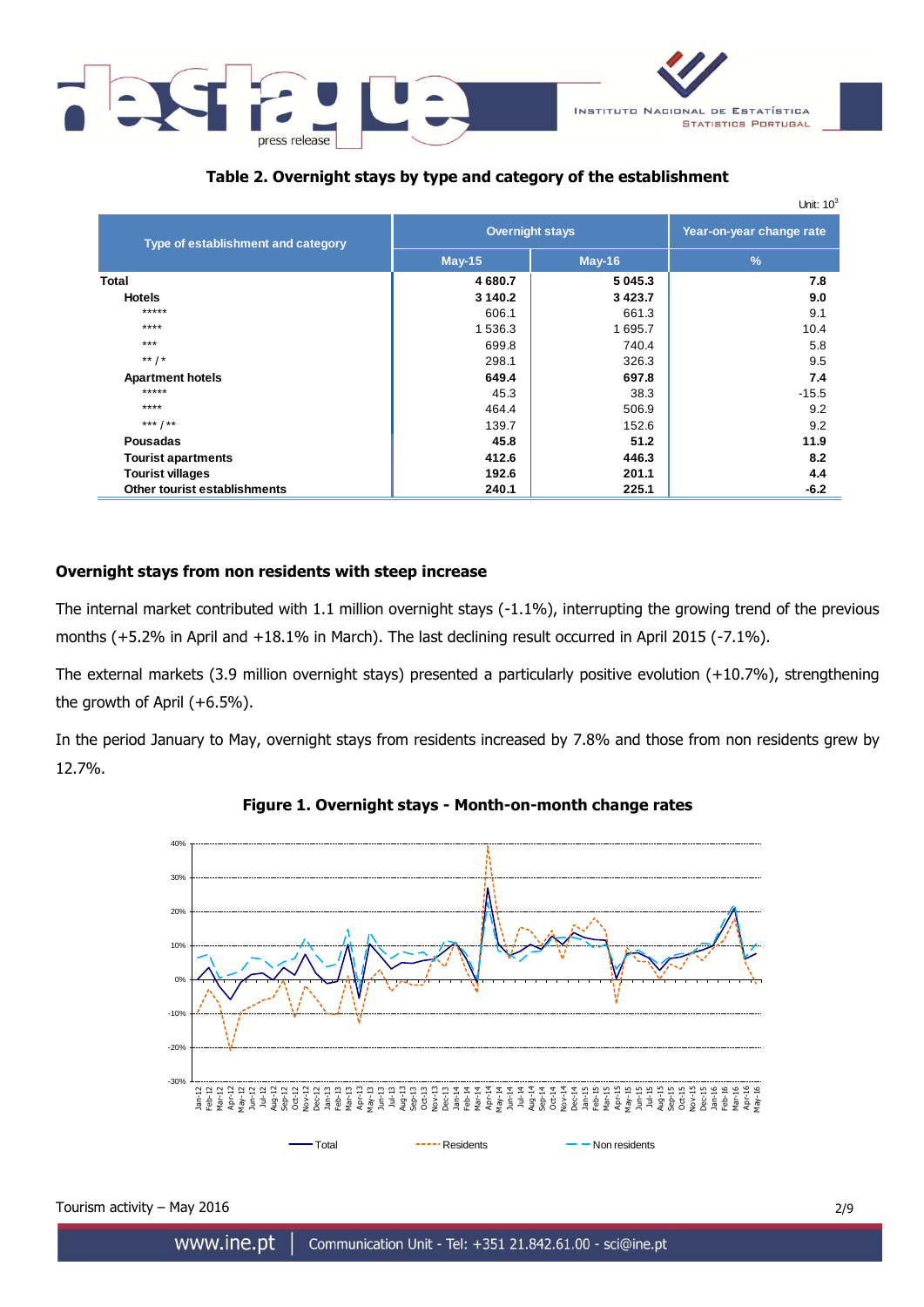



### **Main markets with positive evolution**

The thirteen main inbound markets<sup>2</sup> concentrated 87.3% of overnight stays from non residents (86.4% in May 2015).

The United Kingdom (25.8% of overnight stays from non residents) recorded a significant 12.9% growth, however below the one of April (+15.9%) and below the accumulated period of 2016 (+16.2%).

Germany recovered (+13.0% vis-à-vis +1.1% in April), coming close to the results of March (+12.9%). Its weight stood at 14.5%.

Overnight stays from the French market increased by 14.4% and represented 12.5% of the total. When considering the first five months of the year as a whole, the increase was slightly higher (+15.8%).

The Netherlands and Spain recorded similar shares (6.9% and 6.8% respectively) and presented positive change rates (+11.4% and +14.9%) yet below the accumulated period from January to May (+12.7% and +17.5%, respectively).

Ireland, with a weight of 4.3%, grew by 12.7%; also worth noticing the performance of the Swedish market (+16.2%) and the North American (+15.2%).

Brazil kept declining (-6.5%) while Italy (-2.5%) had opposing results to the quite strong positive evolution previously recorded  $(+17.0\%$  in April and  $+23.6\%$  in March).



### **Figure 2. Overnight stays by main inbound markets: year-on-year and accumulated change rates**

<u>.</u>

Tourism activity – May 2016 3/9

 $^2$  Based on overnight stays in 2015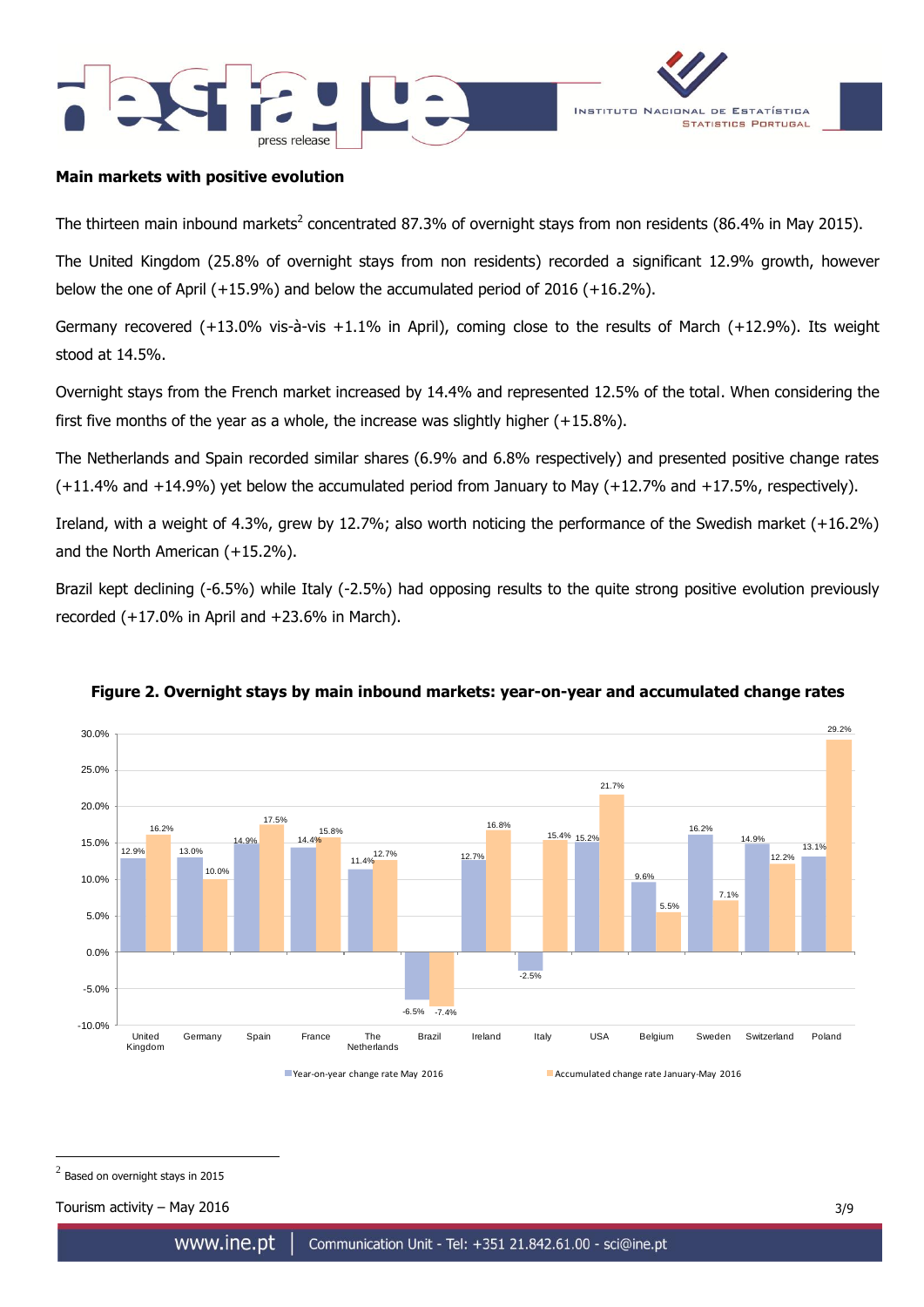



### **Steep increase of overnight stays in the Autonomous Regions**

The Autonomous Regions presented steep increases in overnight stays (+19.6% in the Azores and +12.2% in Madeira). In the Mainland the emphasis went to the Algarve (+11.0%) and the North (+9.1%), in contrast with the declining results of the Alentejo (-3.8%) and the Centre (-0.6%). Demand was mostly focused in the Algarve (35.1% of the total overnight stays), Lisbon (25.0%), Madeira (13.4%) and the North (12.7%).

The A. R. of Madeira presented a noticeable increase in overnight stays from residents (+22.4%). In the Mainland there were increases only in the Algarve  $(+2.7%)$  and in the North  $(+1.1%)$ , while the remaining regions had reductions, more so the Centre (-10.0%). Therefore, this latter region recorded a decline in its share (17.8% from 19.6% in May 2015). The main destinations were Lisbon (22.9% of overnight stays from the internal market), the North (22.1%) and Algarve (20.1%).

Overnight stays from non residents increased in all regions, with greater expression in the Azores (+29.8%), the North (+15.0%) and the Algarve (+12.4%). In the Centre, demand from the external markets (+10.1% in overnight stays) contrasted strongly with the demand from residents (-10.0%). It is worth mentioning the contribution from the main external markets for this region (Spain and France) which presented increases of 16.7% and 17.2%, corresponding to 40.1% of overnight stays from foreigners in the Centre.

The first choice for non residents was the Algarve (39.5%), followed by Lisbon (25.6%) and Madeira (15.7%).

|                |         |                                                                   |               |                    |           |                           |        |             |        |                                    |           | Unit: $10^3$ |
|----------------|---------|-------------------------------------------------------------------|---------------|--------------------|-----------|---------------------------|--------|-------------|--------|------------------------------------|-----------|--------------|
|                |         | Overnight stays from residents<br><b>Total of overnight stays</b> |               |                    |           |                           |        |             |        | Overnight stays from non residents |           |              |
| <b>NUTS II</b> |         | $May-16$                                                          | Jan to May 16 |                    |           | Jan to May 16<br>$May-16$ |        | $May-16$    |        | Jan to May 16                      |           |              |
|                |         | Year-on-                                                          |               | Year-on-           |           | Year-on-                  |        | Year-on-    |        | Year-on-                           |           | Year-on-     |
|                | Value   | vear change                                                       | Value         | <b>vear change</b> | Value     | year change               | Value  | year change | Value  | year change                        | Value     | year change  |
|                |         | rate $(\%)$                                                       |               | rate $(\%)$        |           | rate $(\%)$               |        | rate $(\%)$ |        | rate $(\%)$                        |           | rate $(\%)$  |
| Portugal       | 5 045.3 | 7.8                                                               | 17 533.1      | 11.3               | 1 1 4 6.7 | $-1.1$                    | 4768.5 | 7.8         | 3898.6 | 10.7                               | 12 764.6  | 12.7         |
| North          | 640.2   | 9.1                                                               | 2 3 6 0.2     | 15.5               | 253.3     | 1.1                       | 1112.4 | 10.6        | 387.0  | 15.0                               | 1 247.8   | 20.3         |
| Centre         | 425.3   | $-0.6$                                                            | 564.9         | 7.0                | 204.1     | $-10.0$                   | 923.0  | 3.2         | 221.2  | 10.1                               | 641.9     | 13.0         |
| M. A. Lisbon   | 1259.7  | 3.7                                                               | 4 677.4       | 5.4                | 262.6     | $-3.0$                    | 134.2  | 3.3         | 997.0  | 5.6                                | 3543.2    | 6.1          |
| Alentejo       | 126.2   | $-3.8$                                                            | 489.5         | 8.4                | 74.5      | $-7.2$                    | 320.6  | 9.3         | 51.8   | 1.7                                | 168.9     | 6.8          |
| Algarve        | 1770.8  | 11.0                                                              | 5 206.2       | 15.1               | 230.3     | 2.7                       | 797.8  | 6.4         | 540.5  | 12.4                               | 4 4 0 8.4 | 16.8         |
| A. R. Azores   | 148.6   | 19.6                                                              | 489.9         | 36.0               | 57.7      | 6.5                       | 233.2  | 27.8        | 90.9   | 29.8                               | 256.7     | 44.5         |
| A.R. Madeira   | 674.4   | 12.2                                                              | 2745.0        | 10.9               | 64.2      | 22.4                      | 247.3  | 22.5        | 610.2  | 11.3                               | 2 4 9 7.7 | 9.9          |

# **Table 3. Overnight stays by region (NUTS II)**

### **Increased average stay**

The average stay (2.73 nights; +2.6%) evolved in contrast with the previous month (-1.3%).

When considering the first five months of the year, results were also positive but less so (+0.8%; 2.64 nights).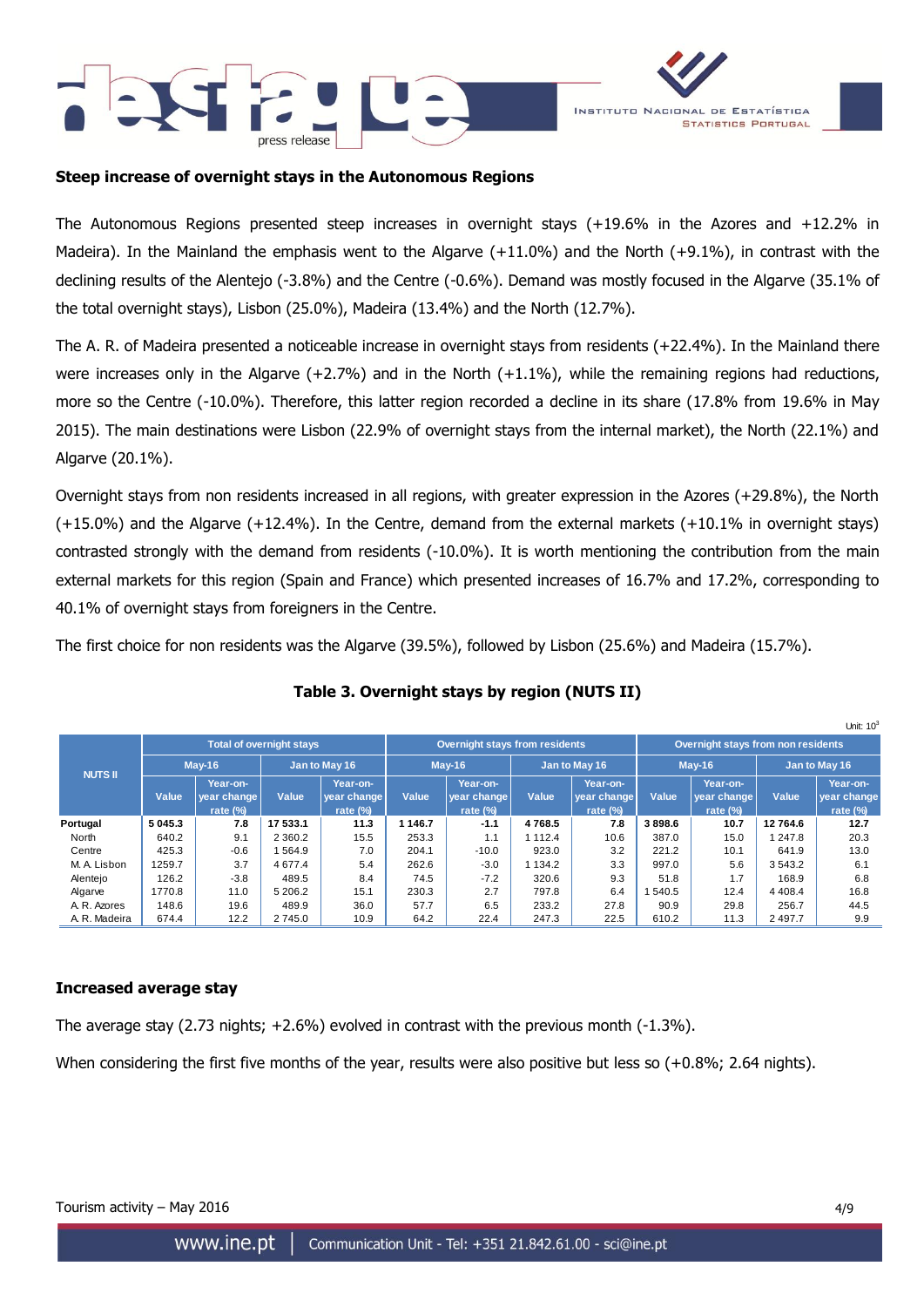



As in the previous month, the A. R. of Madeira and the Algarve recorded high average stays (4.98 and 4.27 nights on average). However, while the Algarve recorded the largest increase (+5.5%), Madeira recorded a decline (-2.4%).

|                |                      | Occupancy rate |                    |               |                                     |        |          |
|----------------|----------------------|----------------|--------------------|---------------|-------------------------------------|--------|----------|
| <b>NUTS II</b> | (No. of nights)      |                | Year-on-year       | $\frac{9}{6}$ | Year-on-year<br>variation<br>(p.p.) |        |          |
|                | $May-16$<br>$May-15$ |                | change rate<br>(%) | $May-15$      |                                     |        | $May-16$ |
| Portugal       | 2.67                 | 2.73           | 2.6                | 49.4          | 52.0                                | 2.5    |          |
| North          | 1.78                 | 1.79           | 0.7                | 44.9          | 47.6                                | 2.6    |          |
| Centre         | 1.63                 | 1.64           | 1.1                | 33.8          | 32.2                                | $-1.6$ |          |
| M. A. Lisbon   | 2.30                 | 2.28           | $-0.7$             | 63.6          | 63.4                                | $-0.2$ |          |
| Alentejo       | 1.63                 | 1.59           | $-2.4$             | 32.3          | 31.1                                | $-1.2$ |          |
| Algarve        | 4.05                 | 4.27           | 5.5                | 46.9          | 51.5                                | 4.5    |          |
| A. R. Azores   | 2.91                 | 3.06           | 4.9                | 44.7          | 50.7                                | 6.0    |          |
| A.R. Madeira   | 5.10                 | 4.98           | $-2.4$             | 66.7          | 73.9                                | 7.2    |          |

# **Table 4. Average stay and net bed occupancy rate by region (NUTS II)**

## **Occupancy rate still increasing**

The net bed occupancy rate was 52.0%, surpassing by 2.5 p.p. the one from the same month a year earlier.

In the first five months of the year, this rate stood at 40.1% (+3.0 p.p.).



### **Figure 3. Net bed occupancy rate**

The A. R. of Madeira recorded the highest occupancy rate (73.9%) to which corresponded the largest increase (+7.2 p.p.). Lisbon followed (63.4%) but changing slightly (-0.2 p.p.). Azores and the Algarve presented noteworthy results  $(+6.0 \, \text{p.p.}$  and  $+4.5 \, \text{p.p.}$ ).

| Tourism activity – May 2016 |                                                                       | 5/9 |
|-----------------------------|-----------------------------------------------------------------------|-----|
|                             | WWW.INE.pt   Communication Unit - Tel: +351 21.842.61.00 - sci@ine.pt |     |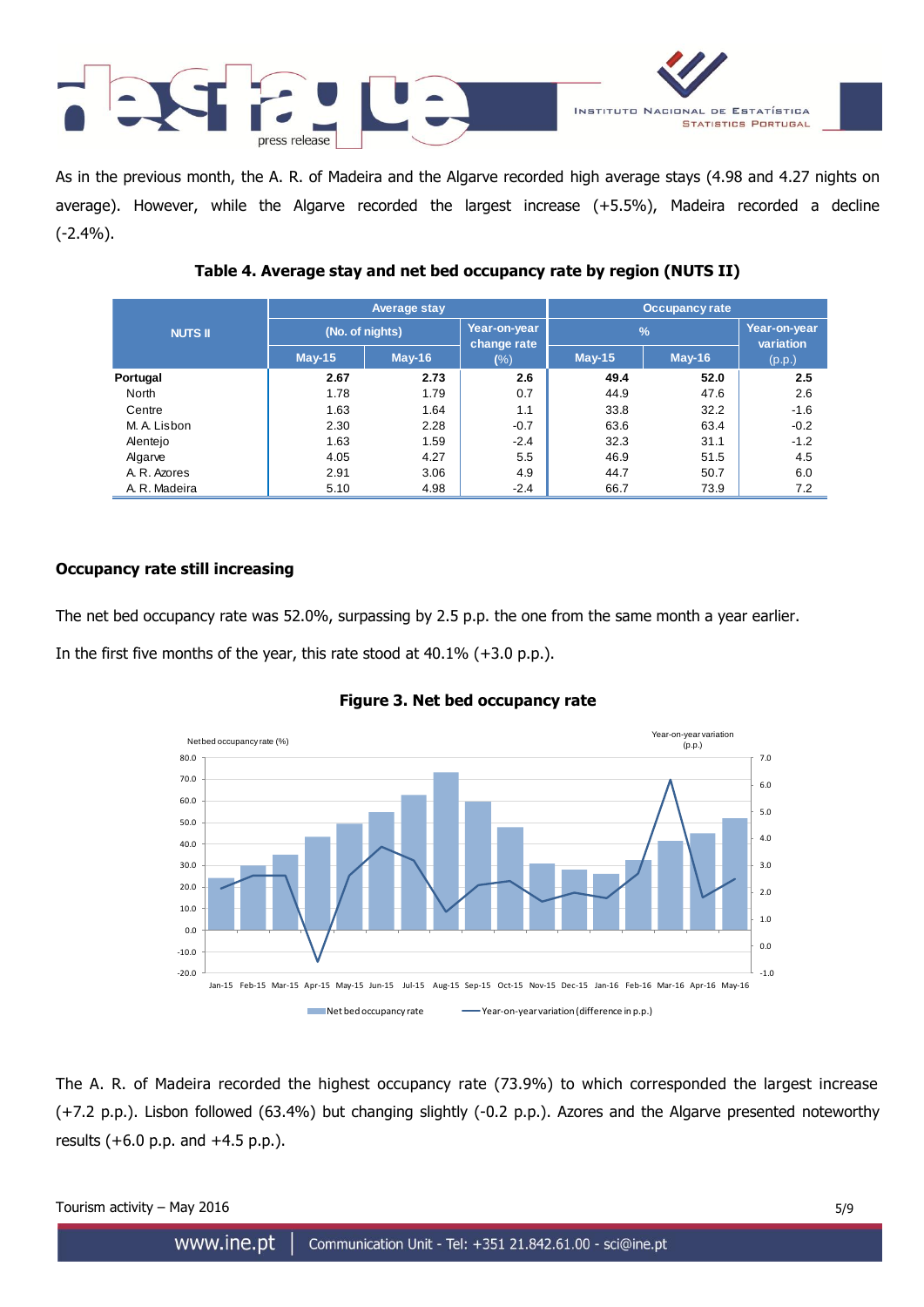



### **Slight acceleration in revenue**

Total revenue from hotel accommodation activity amounted to EUR 265.9 million (+14.9%) and revenue from accommodation was EUR 187.5 million (+15.8%). These results stood above the ones from the preceding month (+12.5% and +12.1%) but below the results of January to May (+16.6% and +17.6% respectively).



**Figure 4. Total revenue and total revenue from accommodation- Year-on-year change rate**

All regions recorded rises in revenue, mostly the A. R. of the Azores (+27.1% in total revenue and +24.4% in revenue from accommodation) and the A. R. of Madeira (+19.3% and +22.0%). The regions of the North and the Algarve also stood out, the former in total revenue  $(+19.0\%)$  and the latter in revenue from accommodation  $(+19.3\%)$ .

## **Table 5. Revenue by region (NUTS II)**

|                |          |                                 |                                   | Unit: EUR 10 <sup>6</sup>       |  |  |
|----------------|----------|---------------------------------|-----------------------------------|---------------------------------|--|--|
|                |          | <b>Total revenue</b>            | <b>Revenue from accommodation</b> |                                 |  |  |
| <b>NUTS II</b> | $May-16$ | Year-on-year<br>change rate (%) | $May-16$                          | Year-on-year<br>change rate (%) |  |  |
| Portugal       | 265.9    | 14.9                            | 187.5                             | 15.8                            |  |  |
| North          | 34.2     | 19.0                            | 25.3                              | 18.6                            |  |  |
| Centre         | 19.9     | 0.7                             | 12.8                              | 2.9                             |  |  |
| M. A. Lisbon   | 90.1     | 13.5                            | 67.8                              | 13.5                            |  |  |
| Alentejo       | 6.7      | 4.8                             | 4.5                               | 2.1                             |  |  |
| Algarve        | 73.8     | 17.4                            | 50.3                              | 19.3                            |  |  |
| A. R. Azores   | 6.5      | 27.1                            | 4.7                               | 24.4                            |  |  |
| A. R. Madeira  | 34.7     | 19.3                            | 22.1                              | 22.0                            |  |  |

The average revenue per available room (RevPAR) amounted to EUR 43.4, corresponding to an increase of 13.4% (+9.8% in April).

Lisbon and Madeira stood out with RevPAR values ascending to EUR 73.7 and EUR 50.0, with the A. R. of Madeira recording the largest increase (+21.0%). Azores, Algarve and the North also recorded noticeable increases (+18.3%, +17.9% and +15.4%).

Tourism activity – May 2016  $6/9$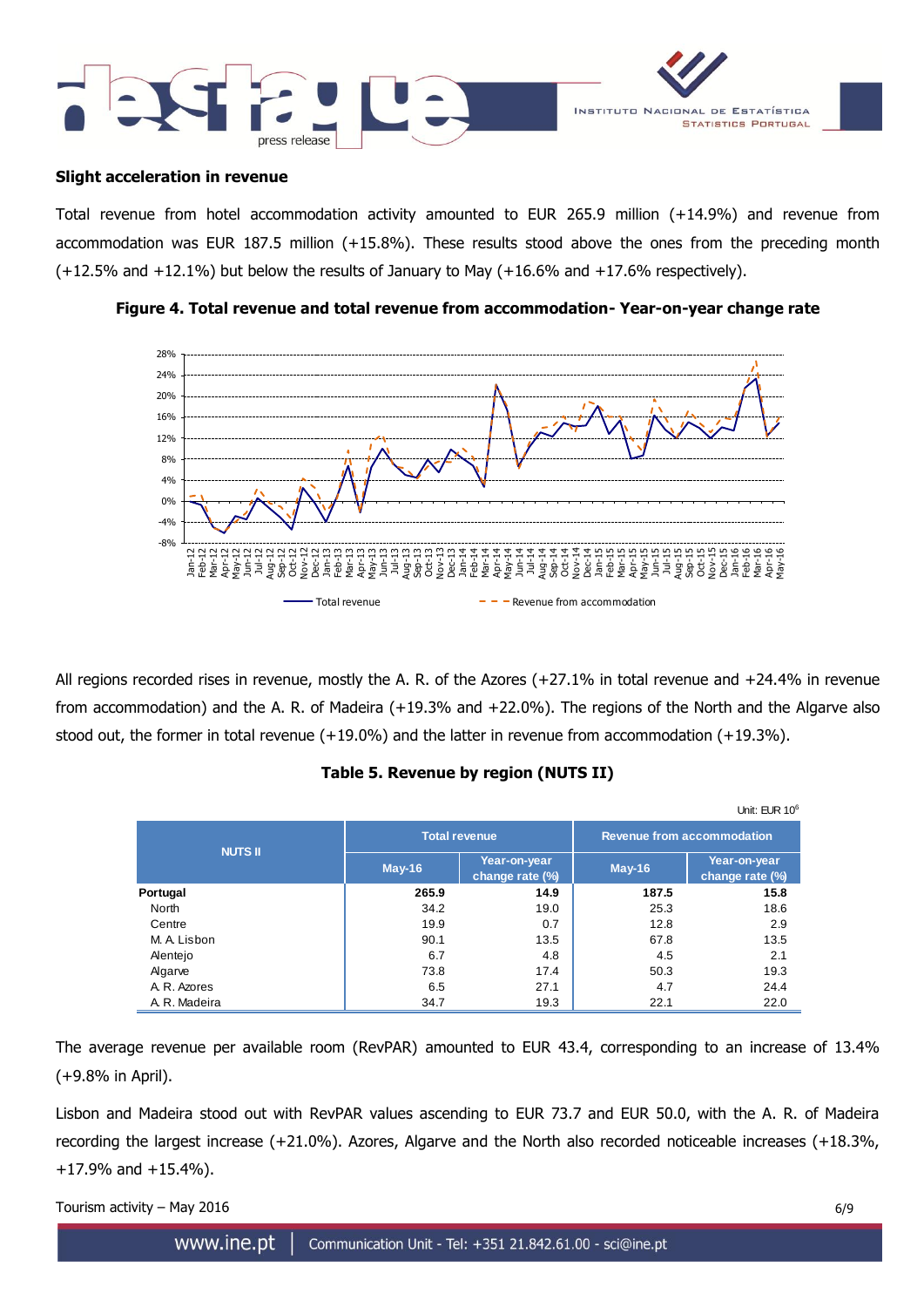

**Figure 5. Average revenue per available room**



This indicator amounted to EUR 91.7 in five star hotels, EUR 66.1 in "pousadas" and EUR 56.1 in five star apartment hotels. The overall evolution was positive, with the emphasis on five star apartment hotels (+27.3%) and tourist apartments (+19.2%).

| Type of establishment and category | RevPAR $(E)$  | Year-on-year change rate |               |  |
|------------------------------------|---------------|--------------------------|---------------|--|
|                                    | <b>May-15</b> | <b>May-16</b>            | $\frac{9}{6}$ |  |
| Total                              | 38.2          | 43.4                     | 13.4          |  |
| <b>Hotels</b>                      | 44.7          | 49.6                     | 10.9          |  |
| *****                              | 81.5          | 91.7                     | 12.5          |  |
| $****$                             | 44.3          | 49.7                     | 12.2          |  |
| $***$                              | 30.0          | 32.0                     | 6.6           |  |
| ** $/$ *                           | 24.6          | 26.2                     | 6.3           |  |
| <b>Apartment hotels</b>            | 33.2          | 37.7                     | 13.7          |  |
| $*****$                            | 44.1          | 56.1                     | 27.3          |  |
| $****$                             | 35.0          | 39.1                     | 11.7          |  |
| *** / **                           | 25.3          | 28.8                     | 13.9          |  |
| Pousadas                           | 58.2          | 66.1                     | 13.5          |  |
| <b>Tourist apartments</b>          | 17.5          | 20.8                     | 19.2          |  |
| <b>Tourist villages</b>            | 25.6          | 30.1                     | 17.7          |  |
| Other tourist establishments       | 21.8          | 26.3                     | 20.2          |  |

**Table 6. RevPAR by type and category of establishment**

## **Camping sites and holiday camps**

In May 2016, camping sites hosted 113.4 thousand campers who originated 323 thousand overnight stays, the equivalent to declines of 3.5% and 2.6%. Overnight stays from the internal market represented slightly more than half the total (50.9%) and declined steeply (-15.1%), possibly under the influence of unfavorable weather conditions in May

| Tourism activity - May 2016 | 7/S |
|-----------------------------|-----|
|-----------------------------|-----|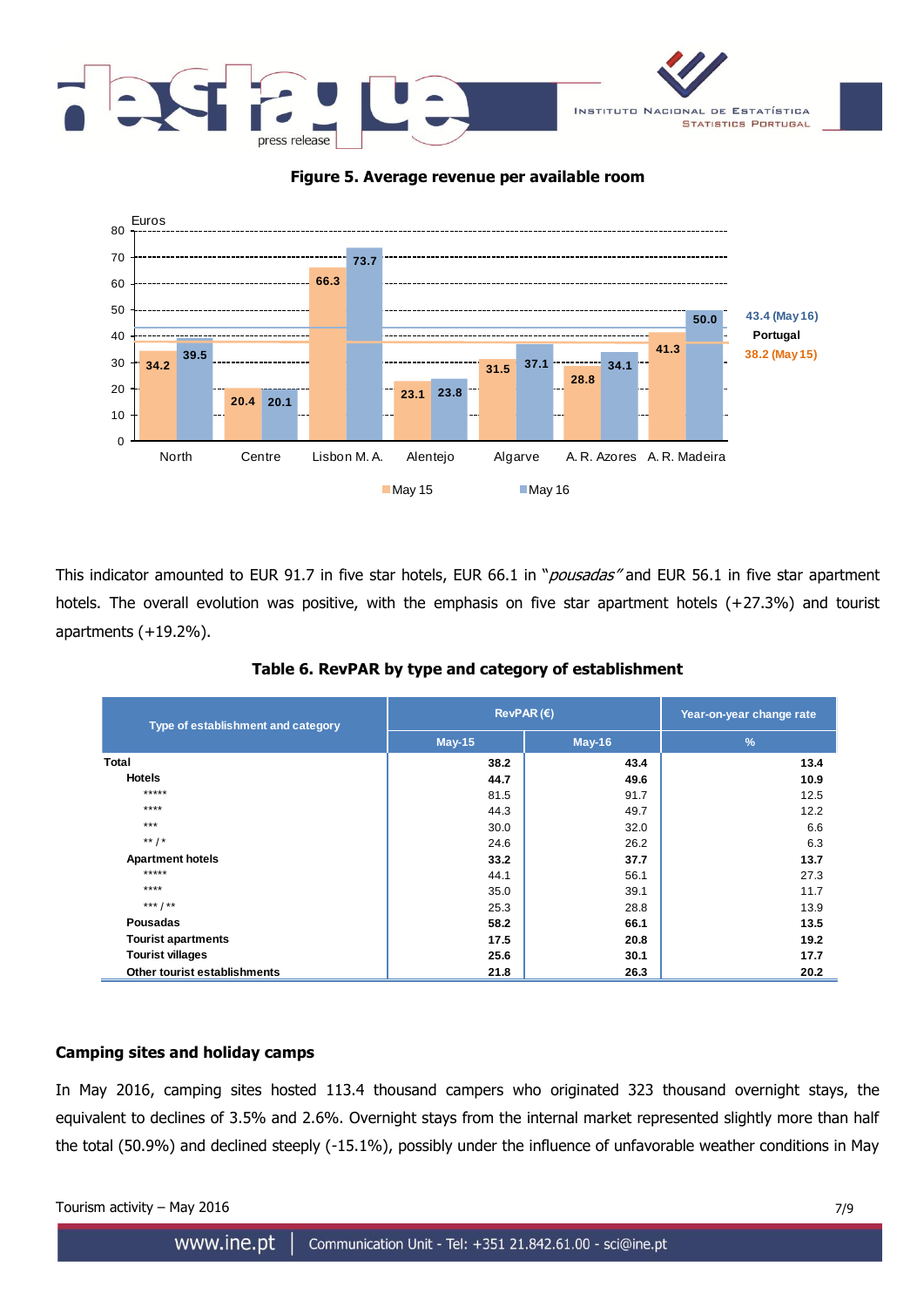



with higher levels of rain than usual. The external markets presented opposing results (+15.0% overnight stays), with a 49.1% share. The average stay also increased slightly (+1.0%, corresponding to 2.85 nights).

Holiday camps and youth hostels hosted 26.2 thousand guests and 47.8 thousand overnight stays (-19.7% and -13.9%), deepening the declining results of the preceding month (-14.5% guests and -6.6% overnight stays). Residents were the only ones contributing for this reduction (-19.8% overnight stays, corresponding to 70.2% of the total), since non residents increased by 4.4%. The average stay was 1.83 nights (+7.3%).

# **Table 7. Camping, holiday camps and youth hostels by origin of the guests**

| Month: May 2016  |                      |              |                                           |                  |                                           |                                |                                           |              |                                           |                  |                                           |                                |                                           |
|------------------|----------------------|--------------|-------------------------------------------|------------------|-------------------------------------------|--------------------------------|-------------------------------------------|--------------|-------------------------------------------|------------------|-------------------------------------------|--------------------------------|-------------------------------------------|
|                  | <b>Camping sites</b> |              |                                           |                  |                                           |                                | Holiday camps and youth hostels           |              |                                           |                  |                                           |                                |                                           |
|                  | Unit                 | <b>Total</b> | Year-on-<br>year<br>change<br>rate $(\%)$ | <b>Residents</b> | Year-on-<br>year<br>change<br>rate $(\%)$ | <b>Non</b><br><b>residents</b> | Year-on-<br>year<br>change<br>rate $(\%)$ | <b>Total</b> | Year-on-<br>year<br>change<br>rate $(\%)$ | <b>Residents</b> | Year-on-<br>year<br>change<br>rate $(\%)$ | <b>Non</b><br><b>residents</b> | Year-on-<br>year<br>change<br>rate $(\%)$ |
| Campers / Guests | 10 <sup>3</sup>      | 113.4        | $-3.5$                                    | 52.6             | $-20.2$                                   | 60.8                           | 17.7                                      | 26.2         | $-19.7$                                   | 19.4             | $-25.0$                                   | 6.8                            | 0.8                                       |
| Overnight stays  | 10 <sup>3</sup>      | 323.0        | $-2.6$                                    | 164.3            | $-15.1$                                   | 158.7                          | 15.0                                      | 47.8         | $-13.9$                                   | 33.6             | $-19.8$                                   | 14.3                           | 4.4                                       |
| Average stay     | no. nights           | 2.85         | 1.0                                       | 3.12             | 6.4                                       | 2.61                           | $-2.3$                                    | 1.83         | 7.3                                       | 1.73             | 6.9                                       | 2.10                           | 3.6                                       |

Tourism activity – May 2016  $8/9$